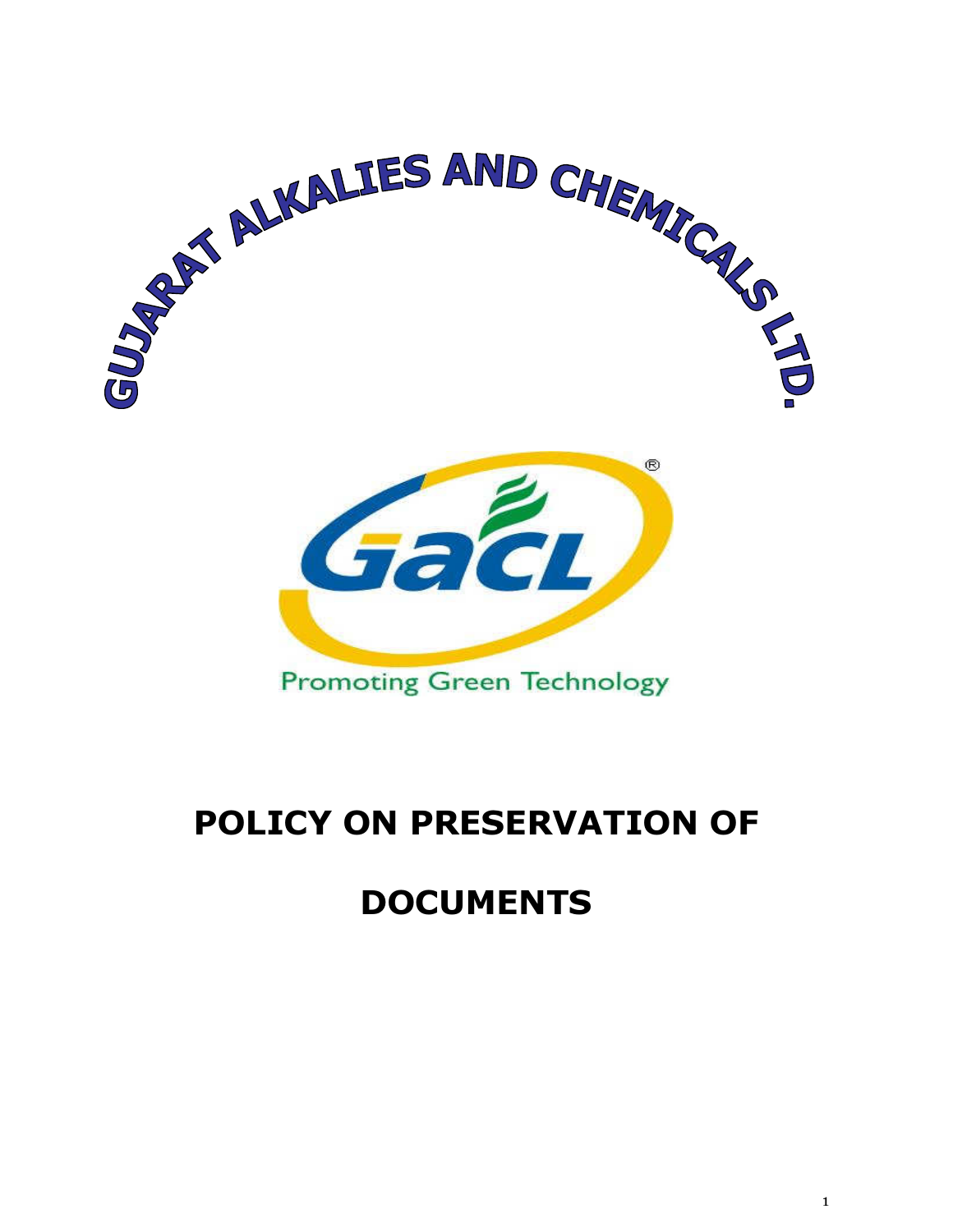### **GUJARAT ALKALIES AND CHEMICALS LIMITED**

#### **POLICY ON PRESERVATION OF DOCUMENTS**

#### **1. INTRODUCTION**

The Companies Act, 2013 ("Act") or the Companies Act, 1956 ("previous Company law") read with the applicable Rules ("Rules") framed there under deals with the provisions for maintenance of various documents including registers and records by the Companies and also provides for the place for keeping and period for preserving such documents.

Further, the Securities and Exchange Board of India ("SEBI") has issued new Regulations, viz., SEBI (Listing Obligations and Disclosure Requirements) Regulations, 2015 ("Regulations") which shall be applicable to all listed entity effective from 1<sup>st</sup> December, 2015. The Regulations shall replace the existing Listing Agreements entered into by the Company with the Stock Exchange(s), where the securities of the Company are listed, i.e., Bombay Stock Exchange Limited (BSE) and National Stock Exchange of India Limited (NSE).

**"Regulation 9 : Preservation of Documents" of the Regulations** states that every listed entity is required to formulate a policy for preservation of documents, which shall be approved by the Board of Directors of the Company. Such Policy should classify the documents to be preserved into at least two categories as follows:

- (a) documents whose preservation shall be permanent in nature;
- (b) documents whose preservation period shall be not less than eight years after completion of relevant transactions.

#### **2. OBJECTIVE**

In view of the above background, the Company is required to formulate a Policy on Preservation of Documents. Therefore, this Policy in the name of "GACL Preservation of Documents Policy" is framed and thereby to ensure compliances of the provisions of the Act or previous Company law, the Rules framed there under and the Regulations.

#### **3. APPLICABILITY AND EFFECTIVE DATE**

This Policy shall be applicable to the Company with effect from 1<sup>st</sup> December, 2015.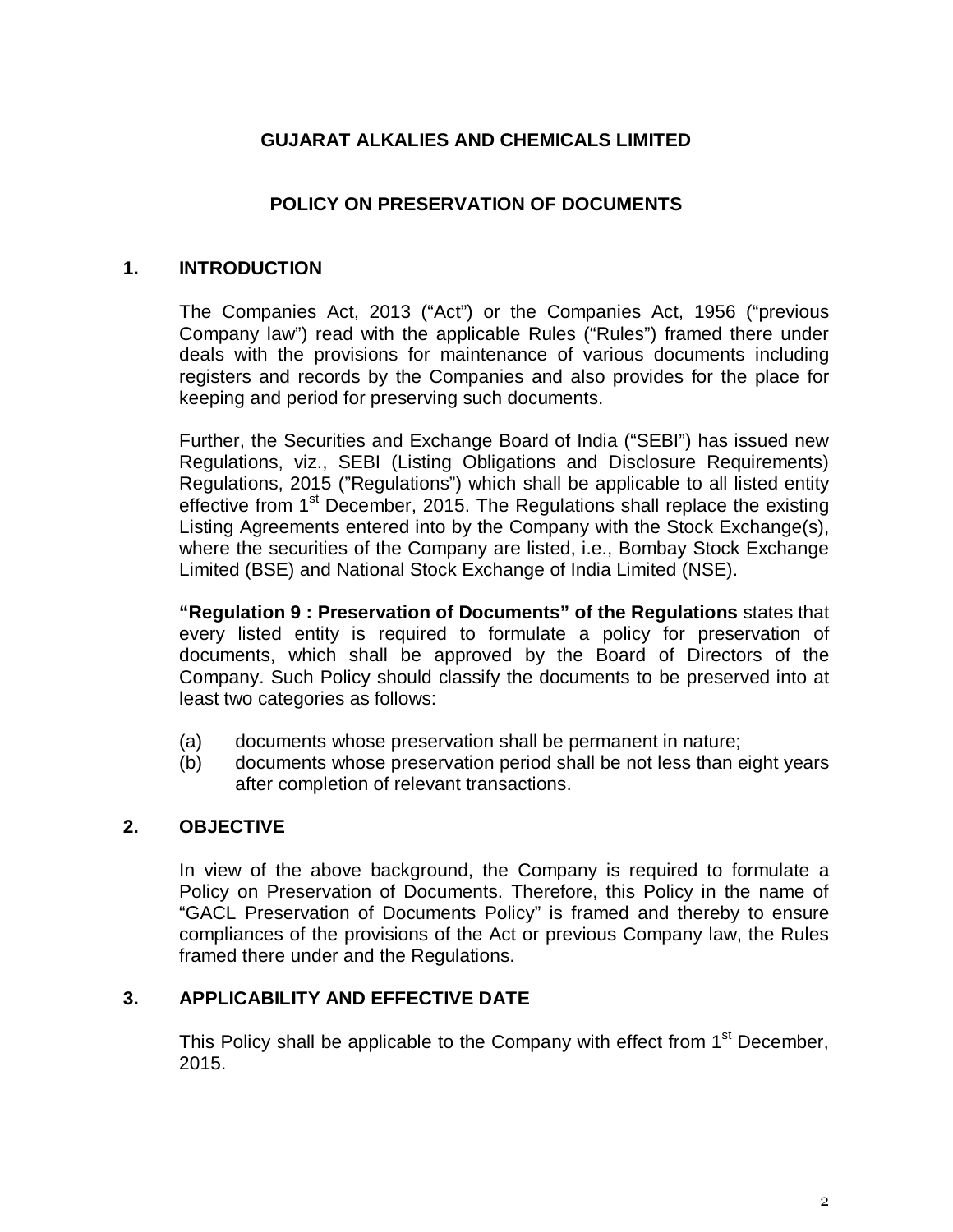#### **4. DEFINITIONS**

**"Act"** means the Companies Act, 2013 or any previous company law (to the extent the provisions there under are in force) and Rules framed there under, including any amendments, modifications, clarifications or re-enactment thereof, for the time being in force.

**"Articles"** means the articles of association of a company as originally framed or as altered from time to time or applied in pursuance of the Act.

**"Book and Paper"** and "book or paper" includes books of account, deeds, vouchers, writings, documents, minutes and registers maintained on paper or in electronic form.

**"Books of Account"** includes records maintained in respect of—

- $(i)$  all sums of money received and expended by a company and matters in relation to which the receipts and expenditure take place;
- (*ii*) all sales and purchases of goods and services by the company;
- (*iii*) the assets and liabilities of the company; and
- $(iv)$  the items of cost as may be prescribed under section 148 in the case of a company which belongs to any class of companies specified under that section.

**"Board of Director or Board"** means Board of Directors of the Company.

**"Company"** means Gujarat Alkalies and Chemicals Limited (GACL).

**"Document"** includes summons, notice, requisition, order, declaration, form and register, records, whether issued, sent or kept in pursuance of this Act or previous company law or under any other law for the time being in force or otherwise, maintained on paper or in electronic form.

**"Memorandum"** means the memorandum of association of a company as originally framed or as altered from time to time in pursuance of any previous company law or of this Act.

**"Policy"** means GACL Preservation of Documents Policy and schedules appended thereto.

**"Prospectus"** means any document described or issued as a prospectus and includes a red herring prospectus referred to in section 32 or shelf prospectus referred to in section 31 or any notice, circular, advertisement or other document inviting offers from the public for the subscription or purchase of any securities of a body corporate.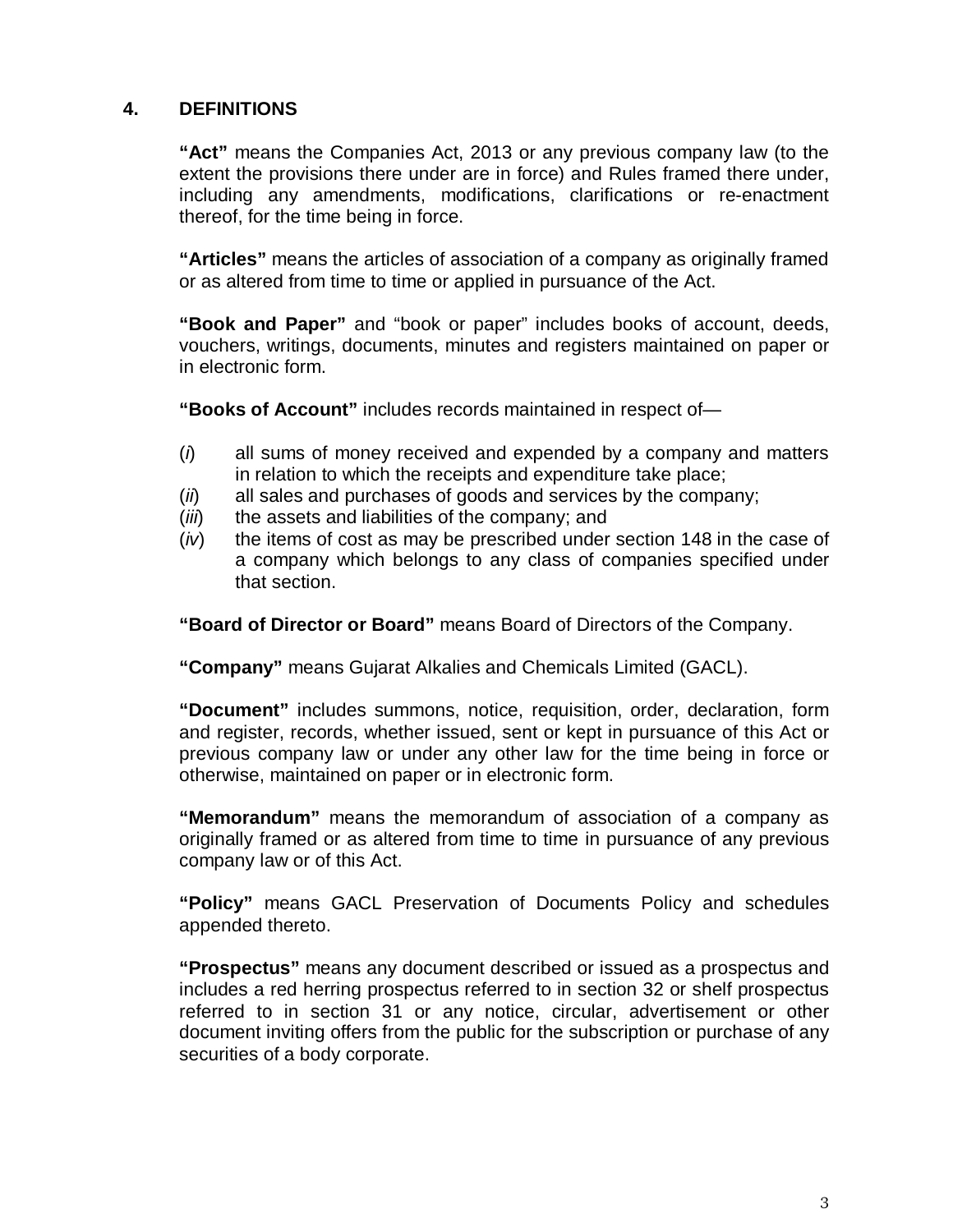**"Regulations"** means Securities and Exchange Board of India (Listing Obligations and Disclosure Requirements) Regulations, 2015 and includes any amendments, modifications, clarifications or re-enactment thereof, for the time being in force.

**"Rules"** means rules framed under the Companies Act, 2013 or any previous Company law (to the extent such rules are in force) including any amendments, modifications, clarifications or re-enactment thereof, for the time being in force.

[Words and expressions used and not defined herein shall have the meanings respectively assigned to them in the respective Act / Rules / Regulations]

#### **5. POLICY**

The Board of Directors of the Company at its meeting held on 29<sup>th</sup> October, 2015 has approved the Policy on Preservation of Documents.

#### **6. PRESERVATION OF DOCUMENTS**

- **6.1** As per the Policy, the Company shall maintain and preserve register and records, books and/or paper, books of accounts etc ("Documents") as follows:
	- a) Documents to be preserved permanently;
	- b) Documents to be preserved for eight years; and
	- c) Documents to be preserved for two years.

#### a) **Documents to be preserved permanently;**

As required under the provisions of the Act / Rules / Regulations, the documents which are required to be preserved on permanent basis shall be maintained and preserved by the Company permanently.

#### b) **Documents to be preserved for eight years**

As required under the provisions of the Act / Rules / Regulations, the documents which are required to be preserved for a period of eight years shall be maintained and preserved by the Company accordingly.

#### c) **Documents to be preserved for two years.**

In cases of documents for which no period is specified under the Act / Rules / Regulations, such documents shall be maintained by the Company for a period of two financial years from the close of relevant financial year.